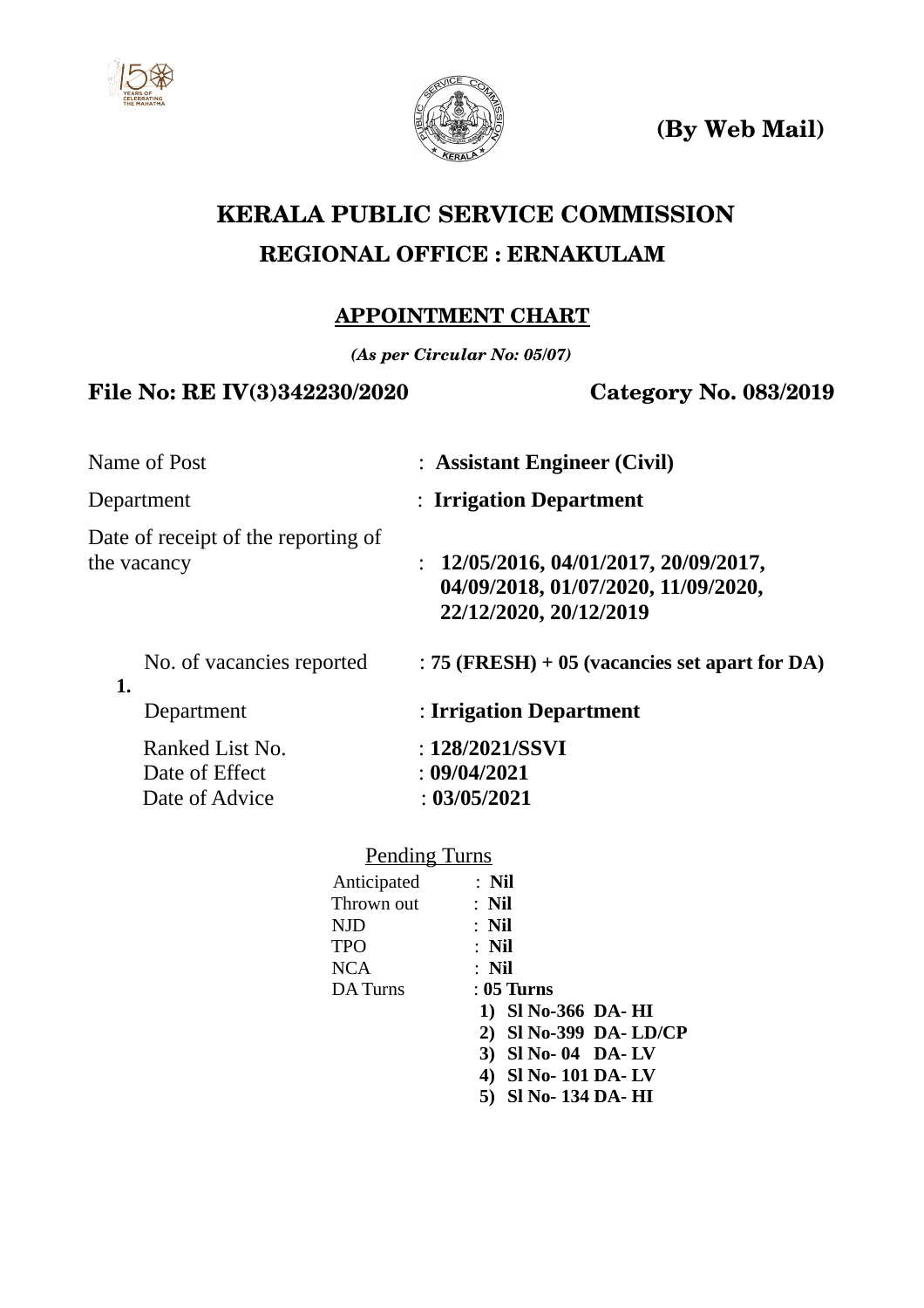| <b>SI</b><br>No. | <b>Name &amp; Address</b>                                                                         | <b>Rank</b><br>No.     | <b>Community</b> | <b>Rotation as approved by</b><br>the Commission                                       | <b>Department</b> | <b>Remarks</b> |
|------------------|---------------------------------------------------------------------------------------------------|------------------------|------------------|----------------------------------------------------------------------------------------|-------------------|----------------|
|                  |                                                                                                   |                        |                  | SL NO. 366 DA- HI Pending due to non availability in the previous list now satisfied   |                   |                |
| 1                | <b>SULFI A SAMAD</b><br>THENGUMTHARAYIL<br>P V NORTH<br>THAZHAVA P O, PIN: 690523,<br>KOLLAM DIST | $R-01$<br>DA-HI        | DA-HI            | Sl No. 366 DA - HI                                                                     | <b>IRRIGATION</b> |                |
|                  |                                                                                                   |                        |                  | SL NO. 399 DA-LD/CP Pending due to non availability in the previous list now satisfied |                   |                |
|                  | <b>PRATHEESH PP</b>                                                                               |                        |                  |                                                                                        |                   |                |
| 2                | PULLANVILA HOUSE<br><b>PERUMBAVOOR</b><br>ERNAKULAM, IRINGOLE<br>PO 683548                        | $R-01$<br>DA-<br>LD/CP | DA-LD/CP         | Sl No. 399 DA-LD/CP                                                                    | <b>IRRIGATION</b> |                |
|                  |                                                                                                   |                        |                  | SL NO. 04 DA-LV Pending due to non availability in the previous list now satisfied     |                   |                |
|                  | <b>RHISHILAL KV</b>                                                                               |                        |                  |                                                                                        |                   |                |
|                  | <b>SREE NIVAS</b><br><b>CHERIKKAL</b><br>PINARAYI PO 670741<br><b>KANNUR</b>                      |                        |                  |                                                                                        | <b>IRRIGATION</b> |                |
| 3                | <b>Present communication</b><br>address                                                           | $R-01$<br>DA-LV        | DA-LV            | Sl No.04 DA-LV                                                                         |                   |                |
|                  | PANNIMATTATHIL HOUSE<br>MADAMANGHALAM<br>NAIKATTY-PO<br><b>KUPPADI</b><br>SULTHAN BATHERY-673592  |                        |                  |                                                                                        |                   |                |
|                  |                                                                                                   |                        |                  | SL NO. 101 DA-LV Pending due to non availability in the previous list now satisfied    |                   |                |
|                  | <b>HANIYA</b>                                                                                     |                        |                  |                                                                                        |                   |                |
| $\overline{4}$   | KARUVATTIL HOUSE<br>VADAKKANGARA PO<br>MALAPPURAM<br>679324                                       | $R-02$<br>DA-LV        | DA-LV            | Sl No. 101 DA-LV                                                                       | <b>IRRIGATION</b> |                |
|                  |                                                                                                   |                        |                  | SL NO. 134 DA-HI Pending due to non availability in the previous list now satisfied    |                   |                |
|                  | <b>LEKSHMIAS</b>                                                                                  |                        |                  |                                                                                        |                   |                |
| 5                | SREEVAIKUNDAM/TC-<br>8/807/2<br>TV NAGAR/THIRUMALA<br>TRIVANDRUM<br>THIRUMALA                     | $R-02$<br>DA-HI        | DA-HI            | Sl No. 134 DA- HI                                                                      | <b>IRRIGATION</b> |                |
|                  | <b>MUHAMMED SHIBIL P</b>                                                                          |                        |                  |                                                                                        |                   |                |
| 6                | <b>PUNATHIL</b><br><b>MAVOOR</b><br>KOZHIKODE<br>673661                                           | $R-03$<br>DA-LV        | DA-LV            | Sl No. 01 DA-LV                                                                        | <b>IRRIGATION</b> |                |
|                  | <b>NAVANEETH A</b>                                                                                |                        |                  |                                                                                        |                   |                |
| $\overline{7}$   | SREENILAYAM<br>PALA<br><b>KOTTAYAM</b><br>686578                                                  | $R - 01$               |                  | MRI1OC                                                                                 | <b>IRRIGATION</b> |                |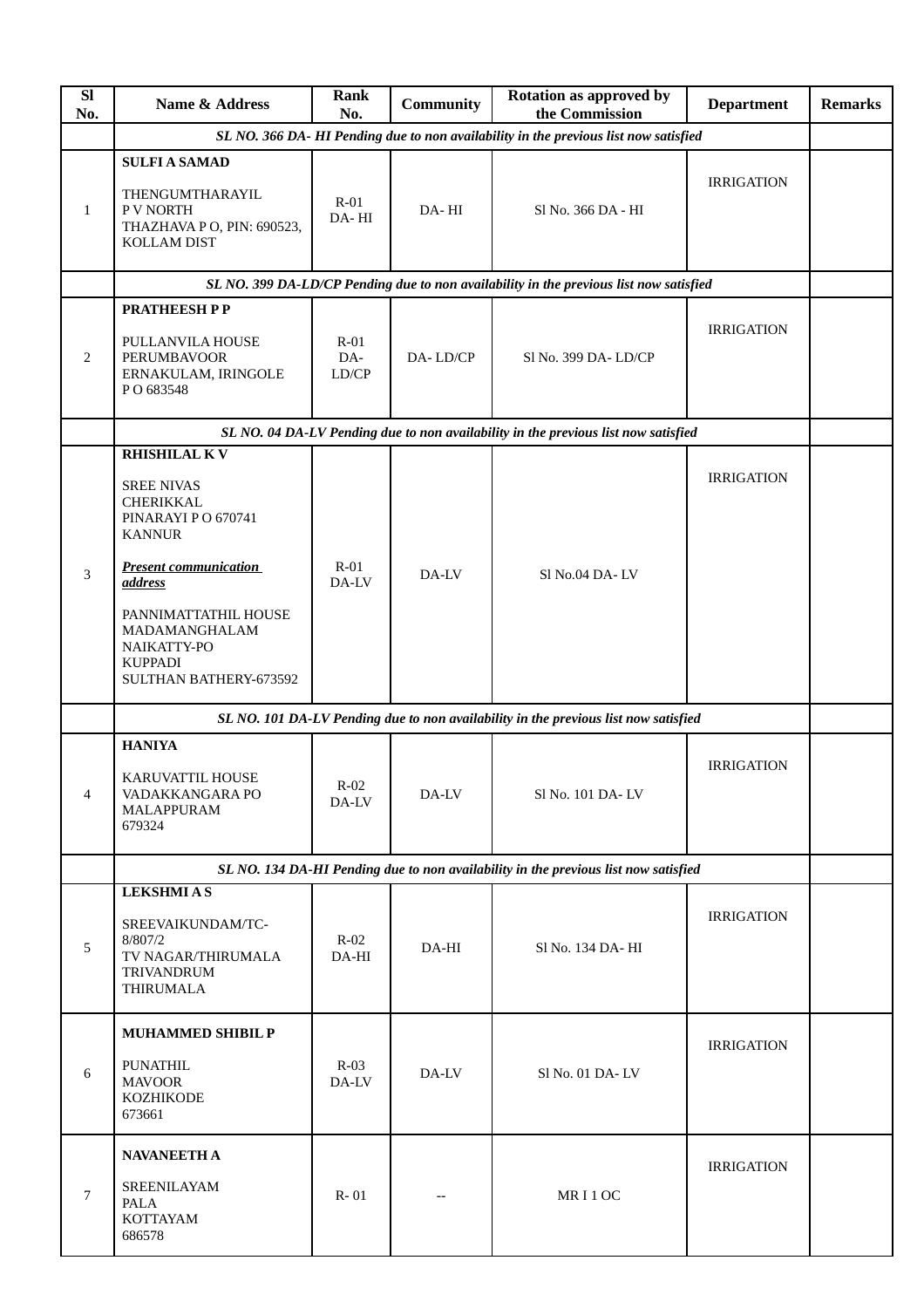| 8  | <b>ATHUL MOHAN</b><br>KEERTHANAM<br>PALAMEL<br>KUDASSANADU<br>ALAPUZHA - 689512                                                                                                                                                                                    | $R-02$ | EZHAVA                   | <b>MR13OC</b>       | <b>IRRIGATION</b> |  |
|----|--------------------------------------------------------------------------------------------------------------------------------------------------------------------------------------------------------------------------------------------------------------------|--------|--------------------------|---------------------|-------------------|--|
| 9  | <b>KRISHNA PRIYA S A</b><br>PRIYAVILASAM<br><b>KESAVAPURAM</b><br>TRIVANDRUM NAGAROOR<br>PO 695601                                                                                                                                                                 | $R-13$ | <b>EZHAVA</b>            | MRI 2 $E/B/T$       | <b>IRRIGATION</b> |  |
| 10 | <b>VISAKH V S</b><br><b>VAISAKHAM</b><br>PALACE ROAD<br>KAYAMKULAM,<br>ALAPUZHA - 690502                                                                                                                                                                           | R-14   | SC-<br><b>THANDAN</b>    | MR <sub>I</sub> 4SC | <b>IRRIGATION</b> |  |
| 11 | <b>REVA VENU V M</b><br>ARDRA ANNUR,<br>PAYYANUR KANNUR<br>670307                                                                                                                                                                                                  | $R-03$ | $-$                      | MRI5OC              | <b>IRRIGATION</b> |  |
| 12 | <b>RISHAD MK</b><br>MANIYAN KUNNAN HOUSE<br>ANGADIPPURAM<br>MALAPPURAM<br>679321                                                                                                                                                                                   | $R-06$ | M-MAPPILA                | <b>MRI11OC</b>      | <b>IRRIGATION</b> |  |
| 13 | <b>NIVYA GEORGE</b><br>VICHATTU HOUSE<br>PADUVADUKKA<br><b>MUTTATHODY PO</b><br>VIDYANAGAR VIA<br>KASARAGOD DIST<br>671123                                                                                                                                         | $R-04$ |                          | MRI7OC              | <b>IRRIGATION</b> |  |
| 14 | <b>ANGELINA CATHERINE B</b><br>PUTHEN VEEDU<br>KARITHURA, CHAVARA<br>CHAVARA P O, 691583<br>KOLLAM                                                                                                                                                                 | $R-77$ | LATIN<br><b>CATHOLIC</b> | MRI8LC/AI           | <b>IRRIGATION</b> |  |
| 15 | <b>GAYATHRIS</b><br>THACHANATTIL<br><b>PEROOR</b><br><b>KOTTAYAM</b><br><b>PEROOR 686637</b>                                                                                                                                                                       | $R-05$ |                          | MRI9OC              | <b>IRRIGATION</b> |  |
| 16 | <b>ANUJARL</b><br>XVII/1446 THIRUVATHIRA<br>KAYALKKARA MUNAVARY<br>ROAD<br>KALLIYOOR PO<br>THIRUVANANTHAPURAM<br>69504<br><b>Present communication address</b><br>XVIII/1446, THIRUVATHIRA<br>KAYALKKARA, MUNAVER<br>ROAD, KAKKAMOOLA,<br>TRIVANDRUM, KALLIYOOR PO | $R-23$ | OBC-<br>CHAKKALA         | MRI 10 OBC          | <b>IRRIGATION</b> |  |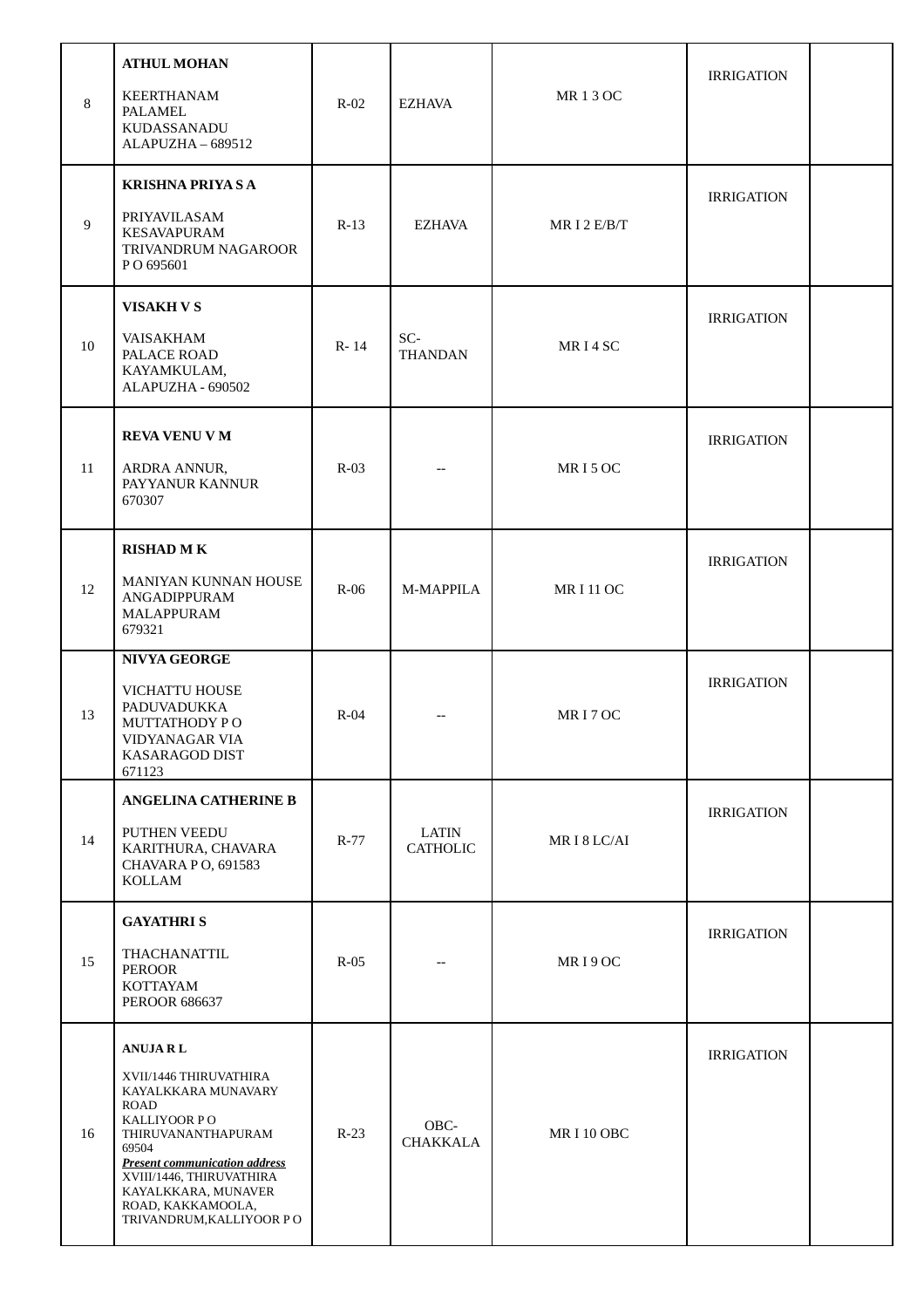| 17 | <b>LISHA BASHEER</b><br><b>LISHA DALE</b><br>KANIYAPURAM PO<br>THIRUVANANTHAPURAM<br>695301                              | $R-22$  | M-MUSLIM                       | MR <sub>I6</sub> M | <b>IRRIGATION</b> |  |
|----|--------------------------------------------------------------------------------------------------------------------------|---------|--------------------------------|--------------------|-------------------|--|
| 18 | <b>SARATH PS</b><br>PUTHETHUPARAMBIL<br>KUZHIKATTUKONAM<br><b>THRISSUR</b><br>MADAYIKONAM PO,<br>680712                  | $R-237$ | <b>SC-VELAN</b>                | <b>MRI12 SC</b>    | <b>IRRIGATION</b> |  |
| 19 | <b>JAYADEVPS</b><br>PARAMBANALTHAZHE(HO<br>USE)<br>LAKKATTOOR(PO)<br>KOTTAYAM<br>686502                                  | $R-07$  |                                | <b>MRI 13 OC</b>   | <b>IRRIGATION</b> |  |
| 20 | <b>SREEHARI M B</b><br>SREENIKETH, GURUDEVA<br>NAGAR 36-A<br>PUNTHALATHAZHAM<br>KILIKOLLOOR PO<br>KOLLAM - 691004        | $R-19$  | <b>EZHAVA</b>                  | MR I 14 E/B/T      | <b>IRRIGATION</b> |  |
| 21 | PAVITHRA V<br>42/159<br><b>PATTIKKARA</b><br>PALLISTREET(PO)<br>PALAKKAD - 678014                                        | $R-08$  | $V -$<br><b>VISWAKAR</b><br>MA | <b>MRI15OC</b>     | <b>IRRIGATION</b> |  |
| 22 | <b>SIYAD S</b><br><b>SAJAD MANZIL</b><br>KULAPPADOM<br>NEDUMPANA<br>KOLLAM - 691576<br>(MUSLIM)                          | $R-32$  | M-MUSLIM                       | MR I 16 M          | <b>IRRIGATION</b> |  |
| 23 | VISHNU JAYAPRAKASH<br>MADATHIL KOICAL<br>KONNI<br>PAYYANAMON<br>PATHANAMTHITTA - 689692                                  | $R-09$  |                                | <b>MRI17OC</b>     | <b>IRRIGATION</b> |  |
| 24 | <b>VISHNU KRISHNAN</b><br>KOVALAYIL HOUSE<br>CHEPPUKULAM<br><b>IDUKKI</b><br>CHEPPUKULAM PO PIN<br>685581                | $R-20$  | <b>EZHAVA</b>                  | MR I 18 E/B/T      | <b>IRRIGATION</b> |  |
| 25 | SREELAKSHMI N<br>VALIYAMGOTTE HOUSE<br>HARISREE NAGAR,<br>PERUMBILLISSERY,<br><b>CHERPUPO</b><br><b>THRISSUR, 680561</b> | $R-10$  | $V -$<br><b>VISWAKAR</b><br>MA | <b>MRI 19 OC</b>   | <b>IRRIGATION</b> |  |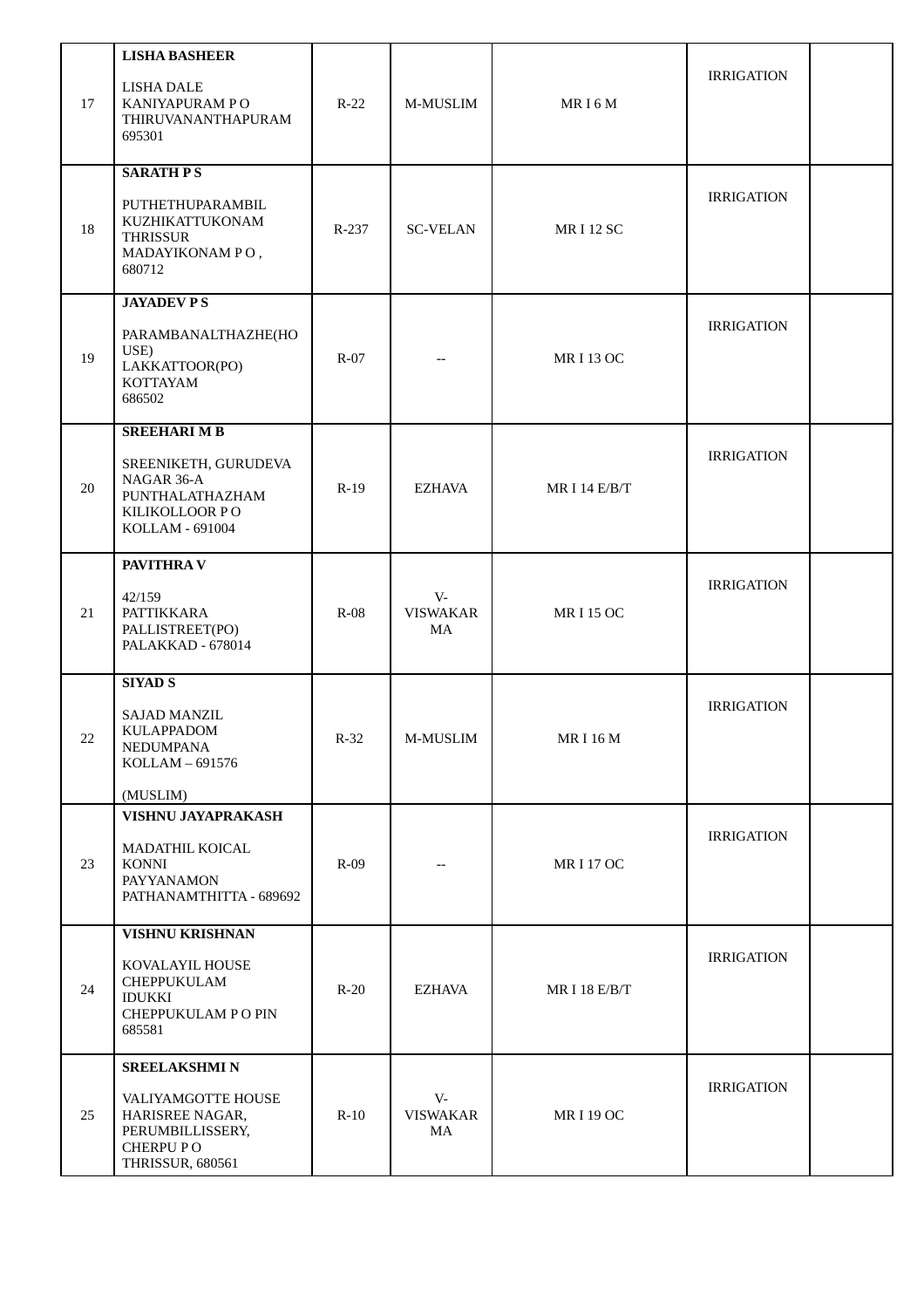|    | <b>ANJANAPP</b>                                                                                                                                            |         |                          |                  |                   |  |
|----|------------------------------------------------------------------------------------------------------------------------------------------------------------|---------|--------------------------|------------------|-------------------|--|
| 26 | PUTHIYA PURAYIL<br>KOLACHERI<br>670601<br><b>KANNUR</b><br><b>Present communication</b><br>address<br>PALLIKATTIL HOUSE<br>P O ARIMPUR<br>THRISSUR, 680620 | $R-67$  | $V -$<br><b>KAMMALA</b>  | <b>MRI20V</b>    | <b>IRRIGATION</b> |  |
|    | <b>KARTHIKAMS</b>                                                                                                                                          |         |                          |                  |                   |  |
| 27 | MANITHARAMANA<br>KEEZHILLAM<br><b>THRISSUR</b><br>KILLIMANGALAM                                                                                            | $R-11$  |                          | <b>MRI21OC</b>   | <b>IRRIGATION</b> |  |
|    | <b>CYNTHIA FERNANDEZ</b>                                                                                                                                   |         |                          |                  |                   |  |
| 28 | SHILPA GARDENS<br>T B JUNCTION, PUNALUR<br>KOLLAM<br>691305                                                                                                | $R-126$ | LATIN<br><b>CATHOLIC</b> | MRI 22 LC/AI     | <b>IRRIGATION</b> |  |
|    | NIKHIL PP                                                                                                                                                  |         |                          |                  |                   |  |
| 29 | <b>LATHA VIHAR</b><br>KARAPARAMBA<br><b>KARUVISSERY</b><br>KOZHIKODE - 673010                                                                              | $R-12$  |                          | <b>MRI 23 OC</b> | <b>IRRIGATION</b> |  |
|    | <b>ARJUNKT</b>                                                                                                                                             |         |                          |                  |                   |  |
| 30 | ANILA NIVAS 28/517A<br><b>CHEVAYUR</b><br>KOZHIKODE<br>673017                                                                                              | R-240   | SC-<br><b>KANAKKAN</b>   | <b>MRI 24 SC</b> | <b>IRRIGATION</b> |  |
|    | <b>ASHITHA STANLEY</b>                                                                                                                                     |         |                          |                  |                   |  |
| 31 | <b>VETTUKATTIL</b><br><b>KOHINOOR</b><br>MALAPPURAM<br>THENHIPALAM - 673636                                                                                | $R-15$  |                          | <b>MRI 25 OC</b> | <b>IRRIGATION</b> |  |
|    | <b>ASMIN ANWAR</b>                                                                                                                                         |         |                          |                  |                   |  |
| 32 | L 41 A<br>LIC LANE , PATTOM PO<br>THIRUVANANTHAPURAM<br>695004                                                                                             | $R-36$  | M-MUSLIM                 | <b>MRI26M</b>    | <b>IRRIGATION</b> |  |
|    | NITHIN T J                                                                                                                                                 |         |                          |                  |                   |  |
| 33 | THEKKINETH(H)<br><b>AKANAD</b><br><b>ERNAKULAM</b><br>683546                                                                                               | R-16    |                          | <b>MRI 27 OC</b> | <b>IRRIGATION</b> |  |
|    | <b>SWATHY S</b>                                                                                                                                            |         |                          |                  |                   |  |
| 34 | CHANDRA VILAS, TC<br>30/1451<br>PETTAH PO<br>THIRUVANANTHAPURAM                                                                                            | $R-27$  | <b>EZHAVA</b>            | MR I 28 E/B/T    | <b>IRRIGATION</b> |  |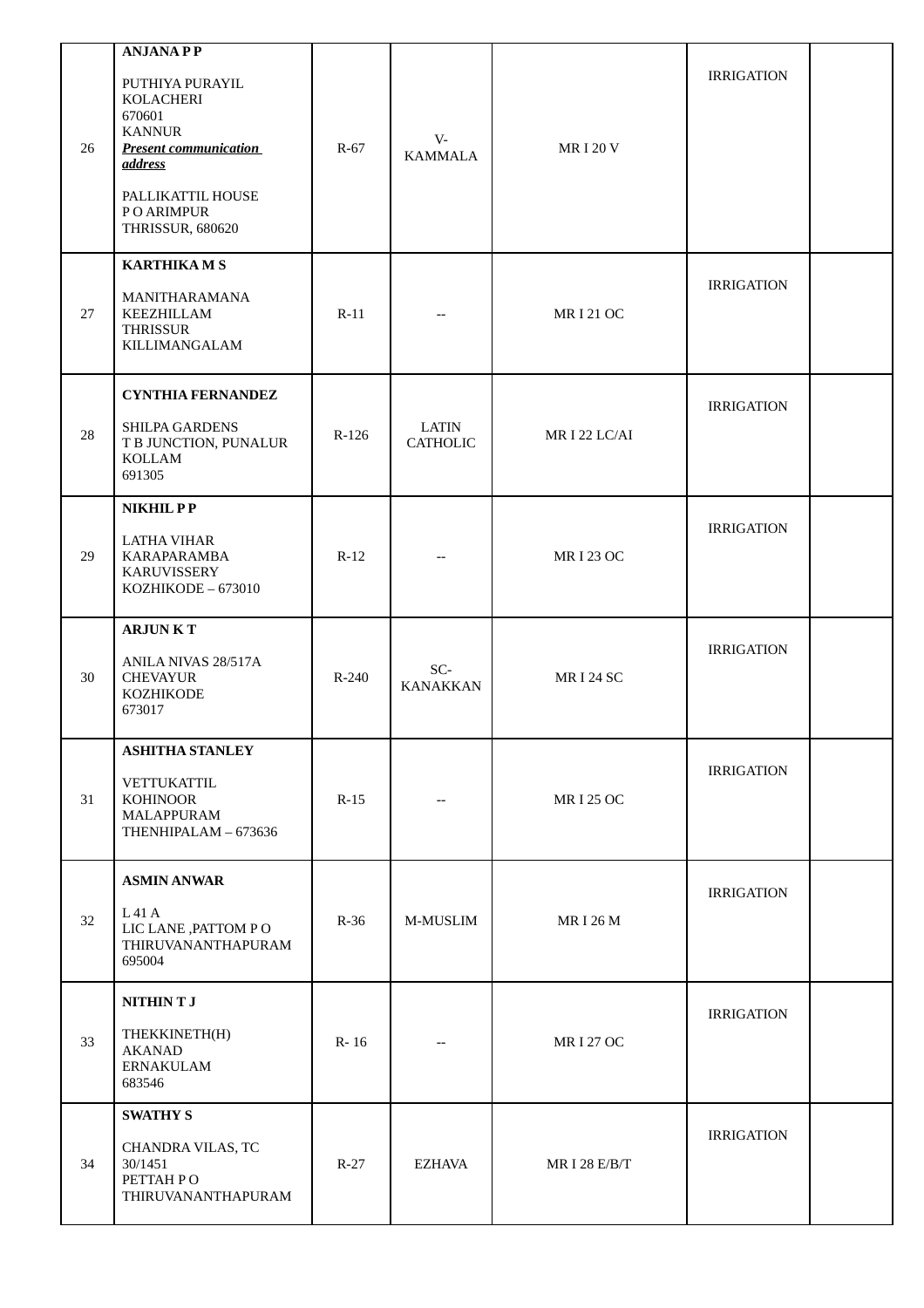| 35 | <b>JITHIN RAJ</b><br>KUNNUVILA PUTHEN<br><b>VEEDU</b><br><b>VELIYAM</b><br><b>KOLLAM</b><br>VELIYAM WEST, 691537 | $R-17$         |                              | <b>MRI 29 OC</b> | <b>IRRIGATION</b> |  |
|----|------------------------------------------------------------------------------------------------------------------|----------------|------------------------------|------------------|-------------------|--|
| 36 | <b>FATHIMAR</b><br>TC 14/1500-4, SAFA<br><b>BAKERY JUNCTION</b><br>TRIVANDRUM<br>THYCAUD PO 695014               | $R-44$         | M-MUSLIM                     | <b>MRI30M</b>    | <b>IRRIGATION</b> |  |
| 37 | <b>GEORGE JOSEPH</b><br>VARIAMPARAMBIL<br><b>CONVENT ROAD</b><br>CHERTHALA<br>ALAPUZHA - 688524                  | $R-18$         |                              | <b>MRI31OC</b>   | <b>IRRIGATION</b> |  |
| 38 | <b>NEERAJM</b><br><b>MIDHILA</b><br><b>KARAT LANE</b><br><b>AYYANTHOLE</b><br><b>THRISSUR - 680003</b>           | R-329          | SC-<br><b>PERUMANN</b><br>AN | <b>MRI32 SC</b>  | <b>IRRIGATION</b> |  |
| 39 | <b>VISHNUK</b><br><b>VYSHNAVAM</b><br>KUNNAMANGALAM<br><b>KOZHIKODE</b><br>KOZHIKODE - 673571                    | $R-3$<br>DA-HI | $DA-HI$                      | Sl No. 34 DA-HI  | <b>IRRIGATION</b> |  |
| 40 | <b>RESMIK</b><br>KIZHAKKEKARA HOUSE<br>MUTTIKKALKANDAM<br><b>KARIMBA PO</b><br>PALAKKAD<br>678597                | $R-21$         | $\overline{\phantom{a}}$     | <b>MRI33 OC</b>  | <b>IRRIGATION</b> |  |
| 41 | <b>GOURILR</b><br>BALAMAHAL<br>CHERUNNIYOOR PO,<br><b>VARKALA</b><br>THIRUVANANTHAPURAM<br>695142                | $R-30$         | EZHAVA                       | MR I 34 $E/B/T$  | <b>IRRIGATION</b> |  |
| 42 | <b>AJAY S R</b><br>POURNAMI<br>MALIKKADAVU<br><b>KOZHIKODE</b><br>673010                                         | $R-24$         | OBC-<br><b>SALIYAS</b>       | <b>MRI35 OC</b>  | <b>IRRIGATION</b> |  |
| 43 | <b>MURSHIDA THASNEEM M</b><br>MANNETHODY HOUSE<br><b>ATHANIKKAL</b><br>VALLUVAMBRAM<br>MALAPPURAM - 673642       | $R-65$         | M-MAPPILA                    | MR I 36 M        | <b>IRRIGATION</b> |  |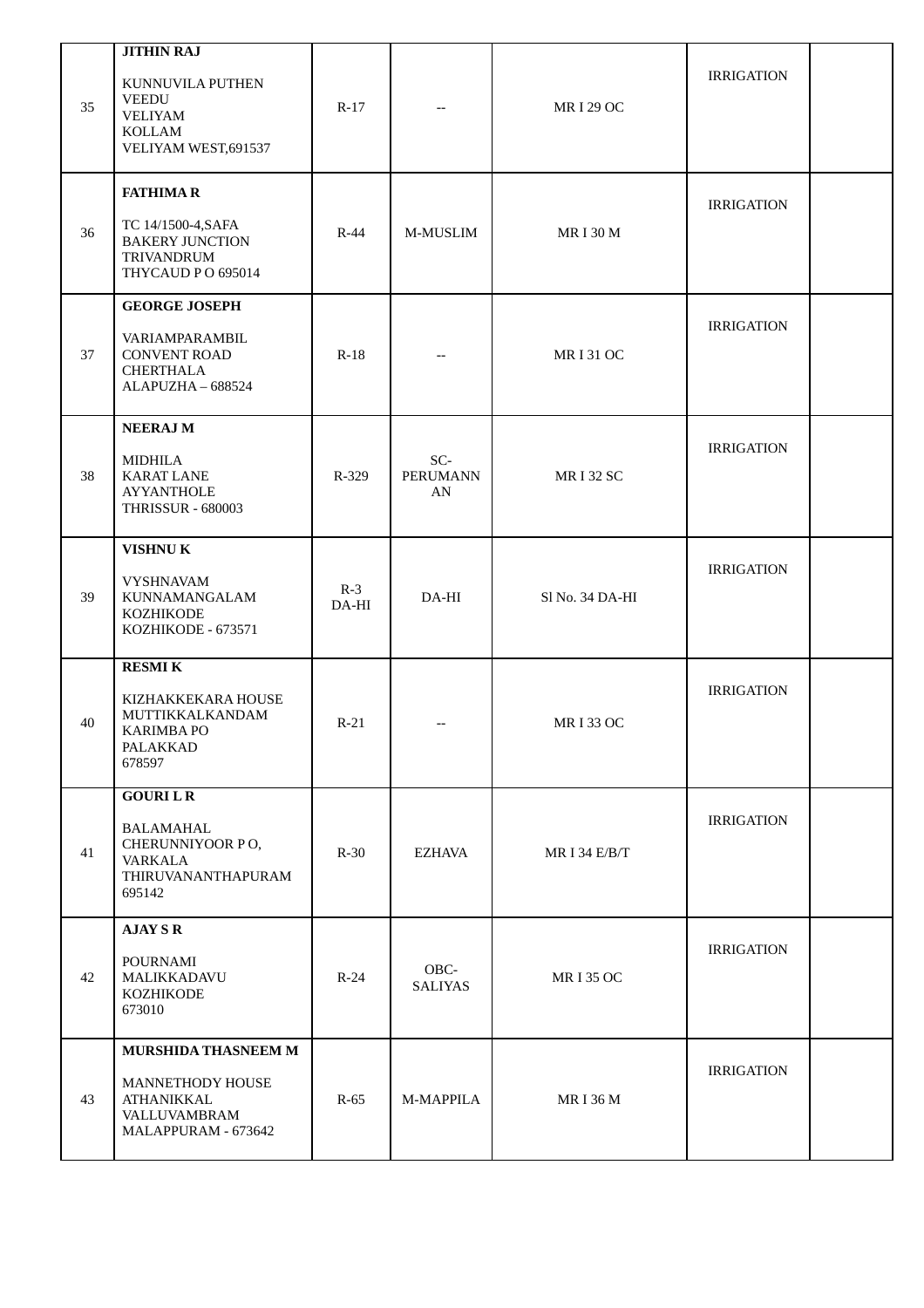| TC 11/1728, PLOT NO 33&34                                                                                                                                                                                                                                               |                                            |                                       |                 |                   |  |
|-------------------------------------------------------------------------------------------------------------------------------------------------------------------------------------------------------------------------------------------------------------------------|--------------------------------------------|---------------------------------------|-----------------|-------------------|--|
| THILAK NAGAR,<br>NALANCHIRA,<br>THIRUVANANTHAPURAM<br>695015                                                                                                                                                                                                            | $R-25$                                     |                                       | <b>MRI37 OC</b> | <b>IRRIGATION</b> |  |
| <b>NEVIN ISAAC LAL</b>                                                                                                                                                                                                                                                  |                                            |                                       |                 |                   |  |
| TC 11/1593-1<br>YMR JN<br>KOWDIAR PO<br>THIRUVANANTHAPURAM-<br>695003<br><b>Present communication</b><br><b>address</b><br>SHEKINAH TC 11/1593-1<br>YMR JN<br>THIRUVANANTHAPURAM-<br>695003                                                                             | R-231                                      | <b>SIUC</b><br><b>NADAR</b>           | MR I 38 SIUC N  | <b>IRRIGATION</b> |  |
|                                                                                                                                                                                                                                                                         |                                            |                                       |                 |                   |  |
| <b>DEEPUS</b><br><b>ELAVATHIL HOUSE</b><br>MUTTUCHIRA PO<br>KOTTAYAM - 686613<br><b>MUTTUCHIRA</b>                                                                                                                                                                      | $R-26$                                     |                                       | <b>MRI39 OC</b> | <b>IRRIGATION</b> |  |
|                                                                                                                                                                                                                                                                         |                                            |                                       |                 |                   |  |
| KALATHUMPADIKKAL<br><b>HOUSE</b><br>VALAKKAVU,<br><b>ACHANKUNNU</b><br><b>THRISSUR</b>                                                                                                                                                                                  | $R-41$                                     | OBC-<br><b>EZHUTHAC</b><br><b>HAN</b> | MRI40 OBC       | <b>IRRIGATION</b> |  |
| <b>ARUN M GEORGE</b>                                                                                                                                                                                                                                                    |                                            |                                       |                 |                   |  |
| MANKUDIYIL HOUSE<br>THIRUMARADY<br>ERNAKULAM<br>THIRUMARADY PO, 686662                                                                                                                                                                                                  | $R-28$                                     |                                       | <b>MRI41OC</b>  | <b>IRRIGATION</b> |  |
| <b>SARATH D</b>                                                                                                                                                                                                                                                         |                                            |                                       |                 |                   |  |
| <b>THEJAS</b><br>POTHAPPALLY NORTH,<br>KUMARAPURAM PO,<br><b>HARIPAD</b><br><b>ALAPPUZHA</b><br>690548                                                                                                                                                                  | $R-31$                                     | <b>EZHAVA</b>                         | <b>MRI45 OC</b> | <b>IRRIGATION</b> |  |
| <b>SALINI G S</b>                                                                                                                                                                                                                                                       |                                            |                                       |                 |                   |  |
| NARAKATHUMKUZHY<br><b>CHARUVILA PUTHEN</b><br><b>VEEDU</b><br><b>PANNIYODE</b><br>THIRUVANANTHAPURAM<br>PANNIYODE PO, 695575<br><b>Present communication</b><br><b>address</b><br><b>SG BHAVAN PALLINADA</b><br>PANNIYODE<br>THIRUVANANTHAPURAM<br>PANNIYODE PO, 695575 | $R-29$                                     |                                       | <b>MRI43 OC</b> | <b>IRRIGATION</b> |  |
|                                                                                                                                                                                                                                                                         | KOWDIAR PO<br><b>JAYASREE KV</b><br>680751 |                                       |                 |                   |  |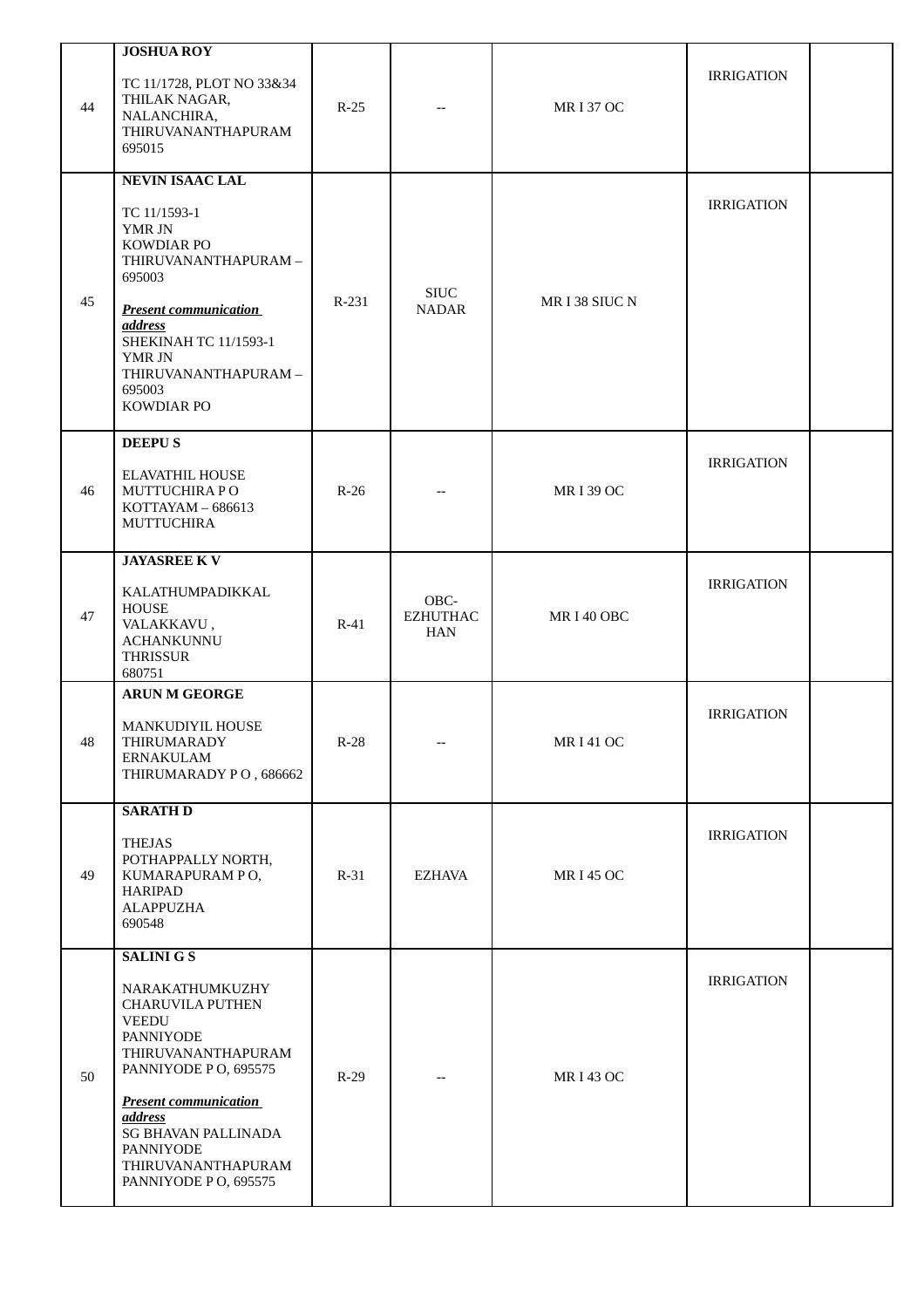| 51 | <b>SUNOJ KUMAR M</b><br>PANCHAMI<br>MINCHINADKA<br>KASARAGOD<br>KUNTIKANA 671551                                                                                                                                                                  | $R-01$<br>$(S/L-ST)$        | ST-MARATI                | <b>MRI44 ST</b> | <b>IRRIGATION</b> |  |
|----|---------------------------------------------------------------------------------------------------------------------------------------------------------------------------------------------------------------------------------------------------|-----------------------------|--------------------------|-----------------|-------------------|--|
| 52 | <b>SREEPAD MP</b><br><b>SREERAG</b><br><b>VAIPARAMBA</b><br><b>KANNUR</b><br><b>AZHIKODE</b>                                                                                                                                                      | $R-35$                      | <b>THIYYA</b>            | <b>MRI51OC</b>  | <b>IRRIGATION</b> |  |
| 53 | <b>FEBIN FAZIL</b><br><b>BISMI HOUSE</b><br><b>AVANAVANCHERY</b><br>THIRUVANANTHAPURAM<br>695103                                                                                                                                                  | $R-69$                      | M-MUSLIM                 | <b>MRI46M</b>   | <b>IRRIGATION</b> |  |
| 54 | <b>SILPAS INDRAN</b><br>SOUGANDHIKAM<br>CHANDAVILAKAM VEEDU,<br>KIDARAKUZHI<br>VENGANOOR PO<br><b>VENGANOOR PO</b>                                                                                                                                | $R-33$                      | HINDU<br><b>NADAR</b>    | <b>MRI47 OC</b> | <b>IRRIGATION</b> |  |
| 55 | <b>BAIJU RAJAN</b><br>THENGUMTHARAYIL<br><b>ANCHILIPPA</b><br>MANNARAKKAYAM<br>KOTTAYAM - 686506                                                                                                                                                  | $R-01$<br>$(S/L -$<br>SCCC) | SCCC-<br><b>CHERAMAR</b> | MR I 48 SCCC    | <b>IRRIGATION</b> |  |
| 56 | <b>ASWATHY P</b><br>ASWATHY, 12/232<br><b>TEMPLE</b><br>ROAD, CHUDUVALATHUR<br><b>SHORNUR</b><br>PALAKKAD<br>679121<br><b>Present communication</b><br><i>address</i><br><b>VRINDAVAN</b><br><b>KARIYANNOOR</b><br>ERUMAPETTY, THRISSUR<br>680584 | $R-34$                      |                          | <b>MRI49 OC</b> | <b>IRRIGATION</b> |  |
| 57 | <b>ARUNDAS PH</b><br>PARAYIDATH VEETIL<br>PERINGOME<br><b>KANNUR</b><br>P O PERINGOME, PIN-<br>670307                                                                                                                                             | $R-251$                     | D-VALAN                  | <b>MRI50D</b>   | <b>IRRIGATION</b> |  |
| 58 | <b>ARUN KA</b><br>KOLANGARAPARAMBIL<br><b>CHITTILAPPILLY</b><br><b>THRISSUR</b><br>CHITTILAPPILLY-680551                                                                                                                                          | $R-39$                      | <b>EZHAVA</b>            | <b>MRI57OC</b>  | <b>IRRIGATION</b> |  |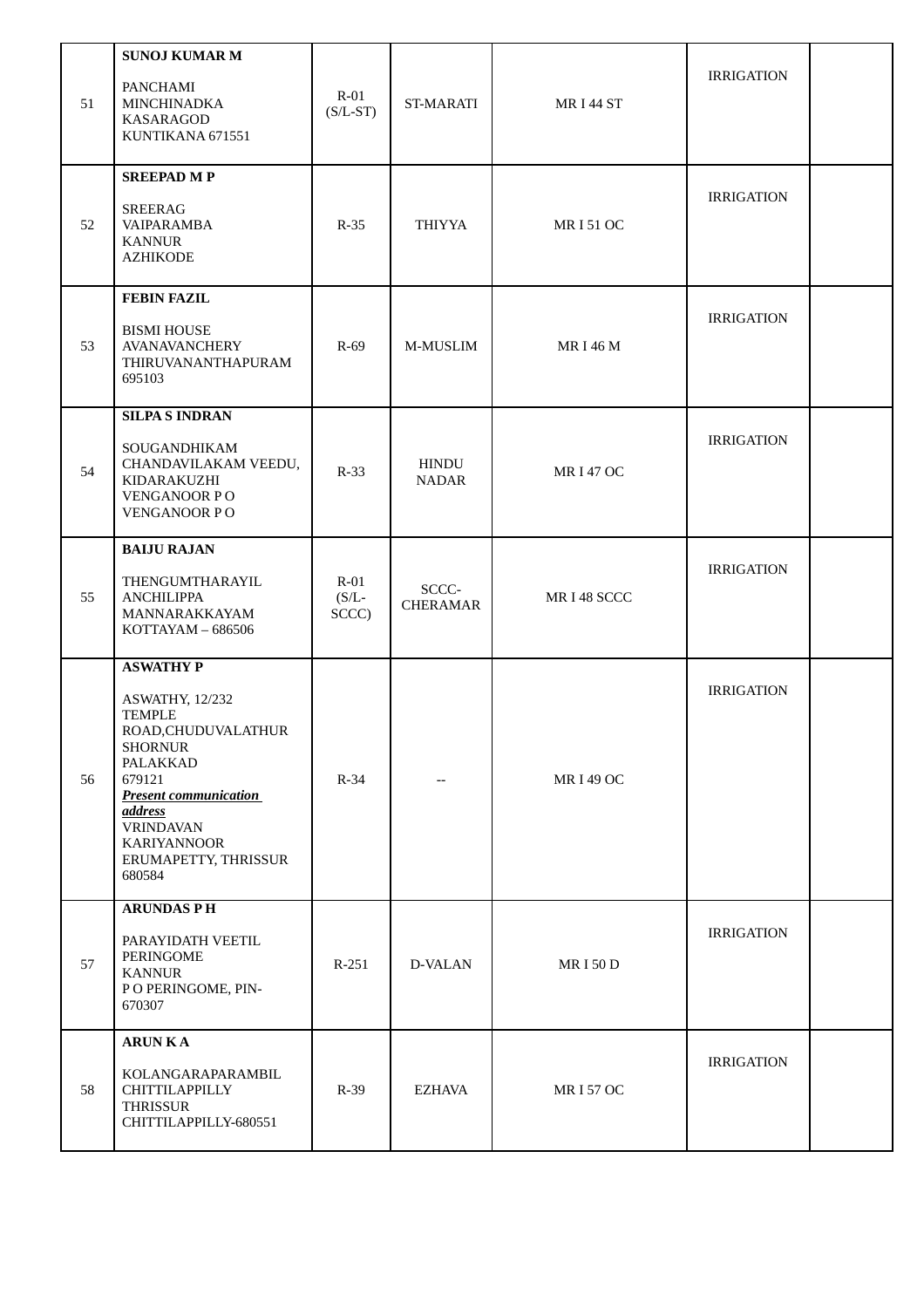| 59 | <b>ARYA SURENDRAN</b><br>PARAMPANATTU HOUSE<br>NARIYAMPARA<br><b>IDUKKI</b><br>NARIYAMPARA 685511                             | R-402   | SC-<br><b>CHERAMAR</b>       | <b>MRI52 SC</b> | <b>IRRIGATION</b> |  |
|----|-------------------------------------------------------------------------------------------------------------------------------|---------|------------------------------|-----------------|-------------------|--|
| 60 | <b>SHILPA CHANDRAN P</b><br>ERANJAMBALATH<br>KOTTAMPARAMBA<br><b>KOZHIKODE</b><br>673008                                      | $R-37$  |                              | <b>MRI53 OC</b> | <b>IRRIGATION</b> |  |
| 61 | <b>SITHARA SK</b><br>KAILASAM<br>KARTHIKAPPALLY<br>MAHADEVIKADU PO<br>ALAPUZHA - 690516                                       | $R-50$  | <b>EZHAVA</b>                | MR I 42 E/B/T   | <b>IRRIGATION</b> |  |
| 62 | <b>ASWATHY ANN MATHEW</b><br>OOPPERIL MEENATHEL<br><b>KARTHIKAPALLY</b><br><b>ALAPUZHA</b><br>690516                          | $R-38$  |                              | <b>MRI55 OC</b> | <b>IRRIGATION</b> |  |
| 63 | <b>JASER K NOOHU</b><br>KUNNUMPURATHU<br>THAZHATHANGADY<br>KOTTAYAM<br>686005                                                 | $R-70$  | M-MUSLIM                     | <b>MRI56M</b>   | <b>IRRIGATION</b> |  |
| 64 | <b>AKHIL S</b><br>REVATHY NS HOUSE<br>MANNANTHALA<br>THIRUVANANTHAPURAM<br>695015                                             | $R-52$  | <b>EZHAVA</b>                | MR I 54 E/B/T   | <b>IRRIGATION</b> |  |
| 65 | <b>SHOBIN REJI</b><br>PALAMOOTTIL HOUSE<br>MELECHINNAR<br><b>BETHEL PO</b><br><b>IDUKKI-685514</b>                            | $R-54$  | EZHAVA                       | MR I 58 E/B/T   | <b>IRRIGATION</b> |  |
| 66 | <b>JAYAKRISHNAN J S</b><br>PRASANTHI<br>NAVAIKULAM<br>THIRUVANANTHAPURAM<br>NAVAIKULAM<br>PO/PIN:695603                       | $R-40$  |                              | <b>MRI59 OC</b> | <b>IRRIGATION</b> |  |
| 67 | <b>ROSHAN RA</b><br>ASHADOM, GRA C-47<br>CHERUVALLY LANE 1,<br><b>GHANDHIPURAM</b><br>THIRUVANATHAPURAM<br>SREEKARYAM, 695017 | $R-175$ | <b>HINDU</b><br><b>NADAR</b> | <b>MRI60 HN</b> | <b>IRRIGATION</b> |  |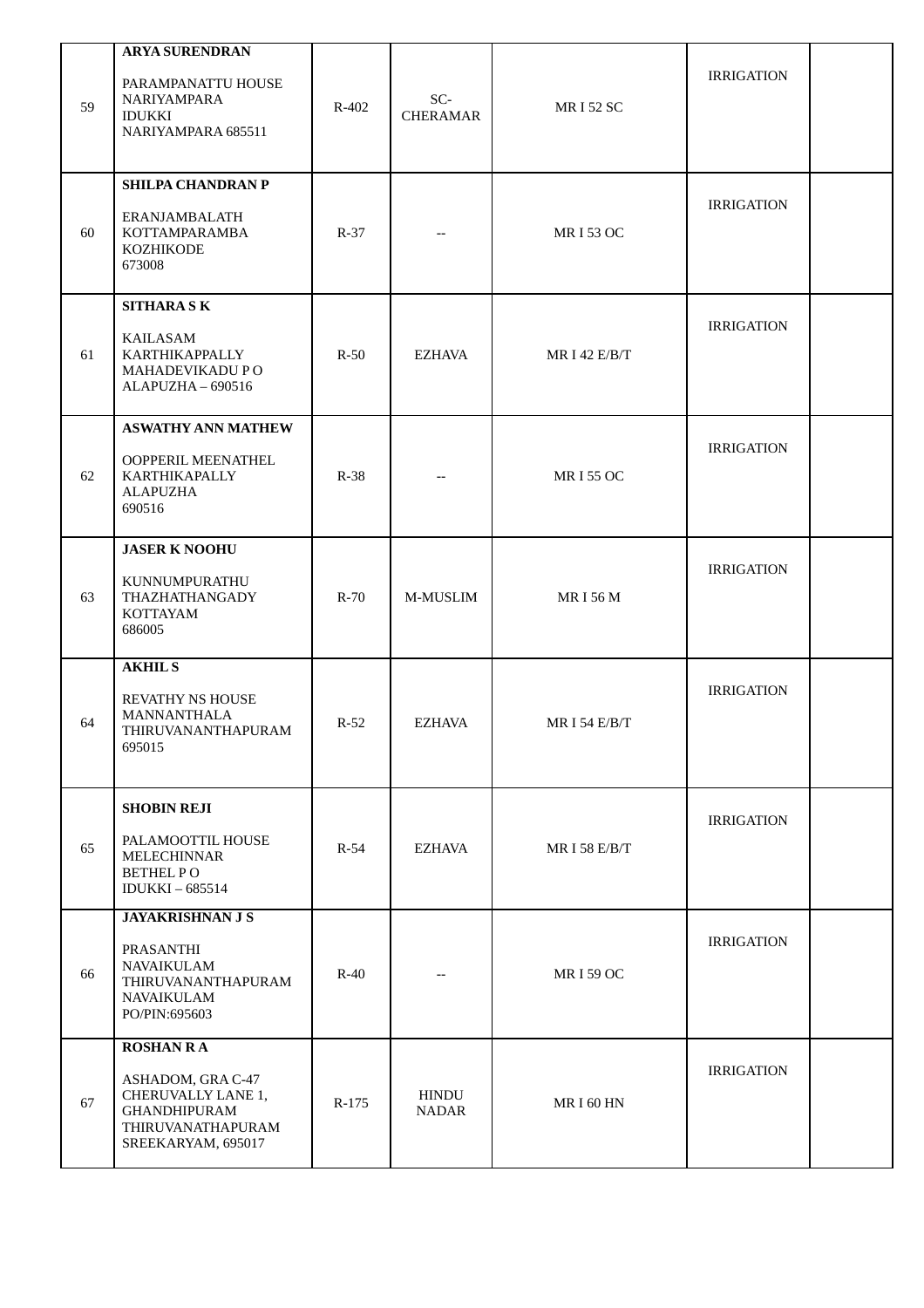| 68 | <b>ARUN ROY</b><br><b>VETTATH HOUSE</b><br>P H C ROAD, PANDIKKAD<br><b>MALAPPURAM</b><br>PANDIKKAD                                                                                                                                  | $R-42$                              |                       | <b>MRI61OC</b>    | <b>IRRIGATION</b> |  |
|----|-------------------------------------------------------------------------------------------------------------------------------------------------------------------------------------------------------------------------------------|-------------------------------------|-----------------------|-------------------|-------------------|--|
| 69 | <b>AJEESHAMR</b><br><b>MANGALATH HOUSE</b><br>PUKKATTUPADY<br>EDATHALA 683561<br><b>ERNAKULAM</b><br><b>Present communication</b><br><i>address</i><br><b>OTTAPATH HOUSE</b><br>ANUGRAHAM<br>AZHAKAM<br>KODAKARA<br>THRISSUR 680684 | $R-68$                              | <b>EZHAVA</b>         | MR I 62 E/B/T     | <b>IRRIGATION</b> |  |
| 70 | <b>ASHOK B JACOB</b><br>PANACHINANICKEL<br><b>HOUSE</b><br>PALA PO<br>PALA<br>KOTTAYAM - 686575                                                                                                                                     | $R-43$                              |                       | <b>MRI63 OC</b>   | <b>IRRIGATION</b> |  |
| 71 | <b>AKHILESH JAYAN</b><br>KARTHIKA, TC-8/715(1)<br>THIRUMALA PO<br>THIRUVANANTHAPURAM<br>695006                                                                                                                                      | $R-453$                             | SC-<br><b>SAMBAVA</b> | <b>MRI64 SC</b>   | <b>IRRIGATION</b> |  |
| 72 | <b>NAIR KIRTHANA SURESH</b><br><b>KUMAR</b><br>CHILAMPOLIL<br>KIZHAKKETHIL KEERTHY<br>KODUKULANJI VIA<br>ALAPUZHA - 689508<br>NEDUVARAMCODE                                                                                         | $R-2$<br>DA-<br>${\rm LD}/{\rm CP}$ | DA-LD/CP              | Sl No. 67 DA-LD/P | <b>IRRIGATION</b> |  |
| 73 | <b>ANSU ANNA ABRAHAM</b><br><b>KALAYIL HOUSE</b><br>PAMPADY PO<br>KOTTAYAM<br>686502                                                                                                                                                | $R-45$                              |                       | <b>MRI65 OC</b>   | <b>IRRIGATION</b> |  |
| 74 | DILSHAD DAVOOD K<br>PATTAKKAL HOUSE<br><b>AREEKODE</b><br><b>AREEKODE</b><br>MALAPPURAM - 673639                                                                                                                                    | $R-72$                              | M-MUSLIM              | <b>MRI66M</b>     | <b>IRRIGATION</b> |  |
| 75 | <b>AKHINESH K</b><br>KIZHAKKEDATH<br><b>NARIKKUNI</b><br>KOZHIKODE<br>673585                                                                                                                                                        | $R-46$                              |                       | <b>MRI67 OC</b>   | <b>IRRIGATION</b> |  |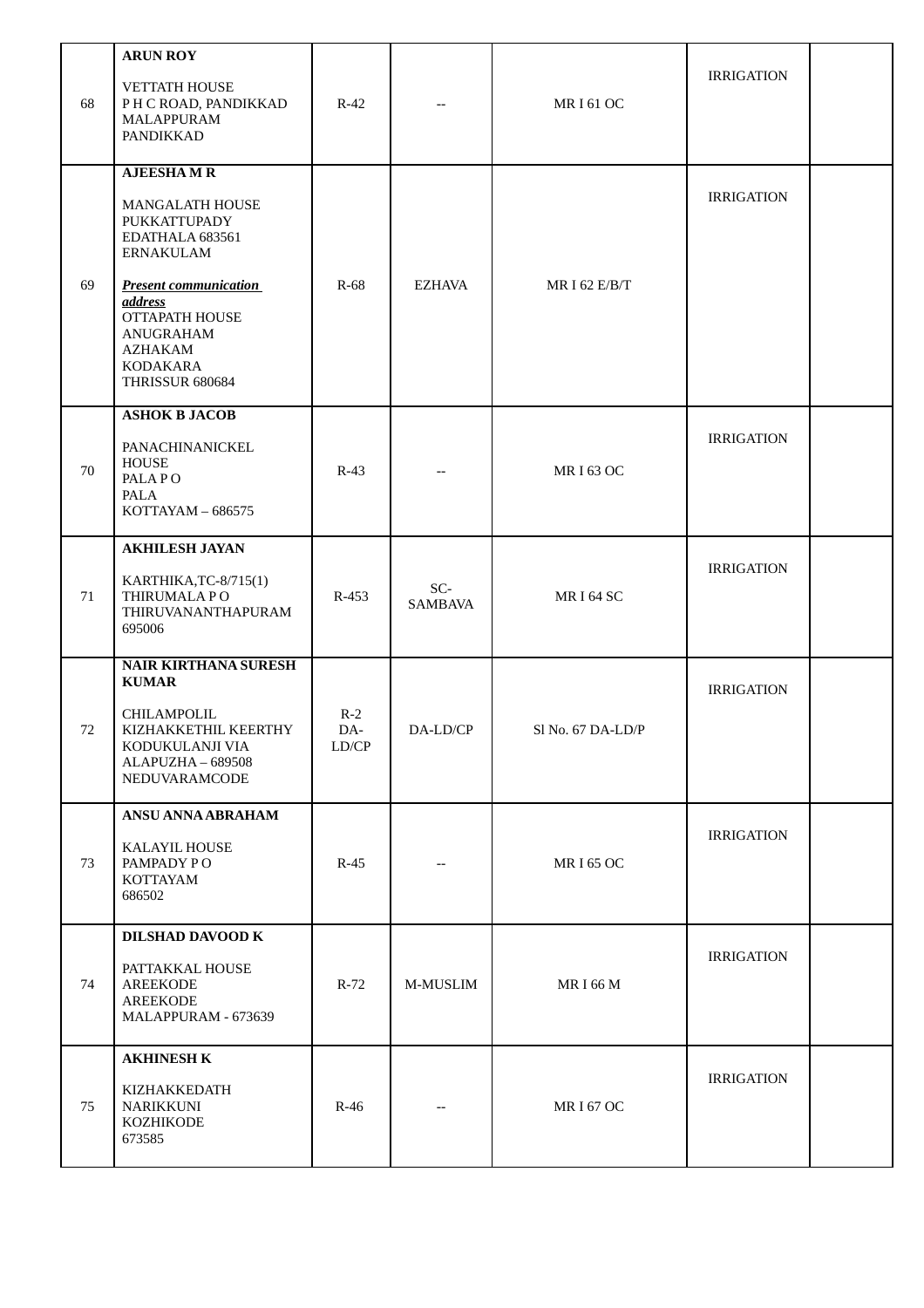| 76 | <b>NEVIN SANTHOSH</b><br>THENGUVILA VEEDU<br><b>CHITTAYAM</b><br><b>KOLLAM</b><br>INCHAVILA PO, 691601        | R-266                  | <b>LATIN</b><br><b>CATHOLIC</b> | MRI68LC/AI       | <b>IRRIGATION</b> |  |
|----|---------------------------------------------------------------------------------------------------------------|------------------------|---------------------------------|------------------|-------------------|--|
| 77 | <b>JITHIN M S</b><br>MAPPANADIYIL<br>MAPPANADIYIL<br>WAYANAD<br><b>WAYANAD - 673596</b>                       | $R-47$                 |                                 | <b>MRI69 OC</b>  | <b>IRRIGATION</b> |  |
| 78 | PADMA KUMAR C<br>PADMAVILASAM<br>MANAPPALLY SOUTH,S R P<br>M P O, THAZHAVA<br><b>KOLLAM</b><br>690539         | R-136                  | $V -$<br><b>VISWAKAR</b><br>MA  | <b>MRI70V</b>    | <b>IRRIGATION</b> |  |
| 79 | <b>CHRISTEENA JOSE</b><br>CHITTILAPPILLY HOUSE<br>PUTTEKKARA<br><b>THRISSUR</b><br><b>ANJUR-MUNDUR 680541</b> | $R-48$                 |                                 | <b>MRI 71 OC</b> | <b>IRRIGATION</b> |  |
| 80 | <b>ABHISHEK PG</b><br><b>GOVINDAM</b><br><b>ANAND NAGAR</b><br>KALLEKULANGARA<br>PALAKKAD - 678009            | $R-01$ ( $S/L-$<br>SC) | <b>SC-PARAYA</b>                | <b>MRI 72 SC</b> | <b>IRRIGATION</b> |  |

|                 | OC                       | <b>BC</b> | <b>NJD</b> | LV                       | $\mathbf{H}$ | LD/CP | <b>Total</b> |
|-----------------|--------------------------|-----------|------------|--------------------------|--------------|-------|--------------|
| <b>Previous</b> | $\overline{\phantom{0}}$ | -         | -          | $\overline{\phantom{0}}$ | -            | -     |              |
| <b>Present</b>  | 36                       | 36        | -          | רי<br>υ                  |              |       | 80           |
| 'Total          | 36                       | 36        | -          | רי<br>ω                  |              |       | 80           |

#### **PENDING AND CLOSING TURNS**

| Anticipated | $:$ Nil |
|-------------|---------|
| Thrown out  | $:$ Nil |
| <b>NJD</b>  | $:$ Nil |
| <b>TPO</b>  | $:$ Nil |
| <b>NCA</b>  | $:$ Nil |
| DA Turns    | $:$ Nil |